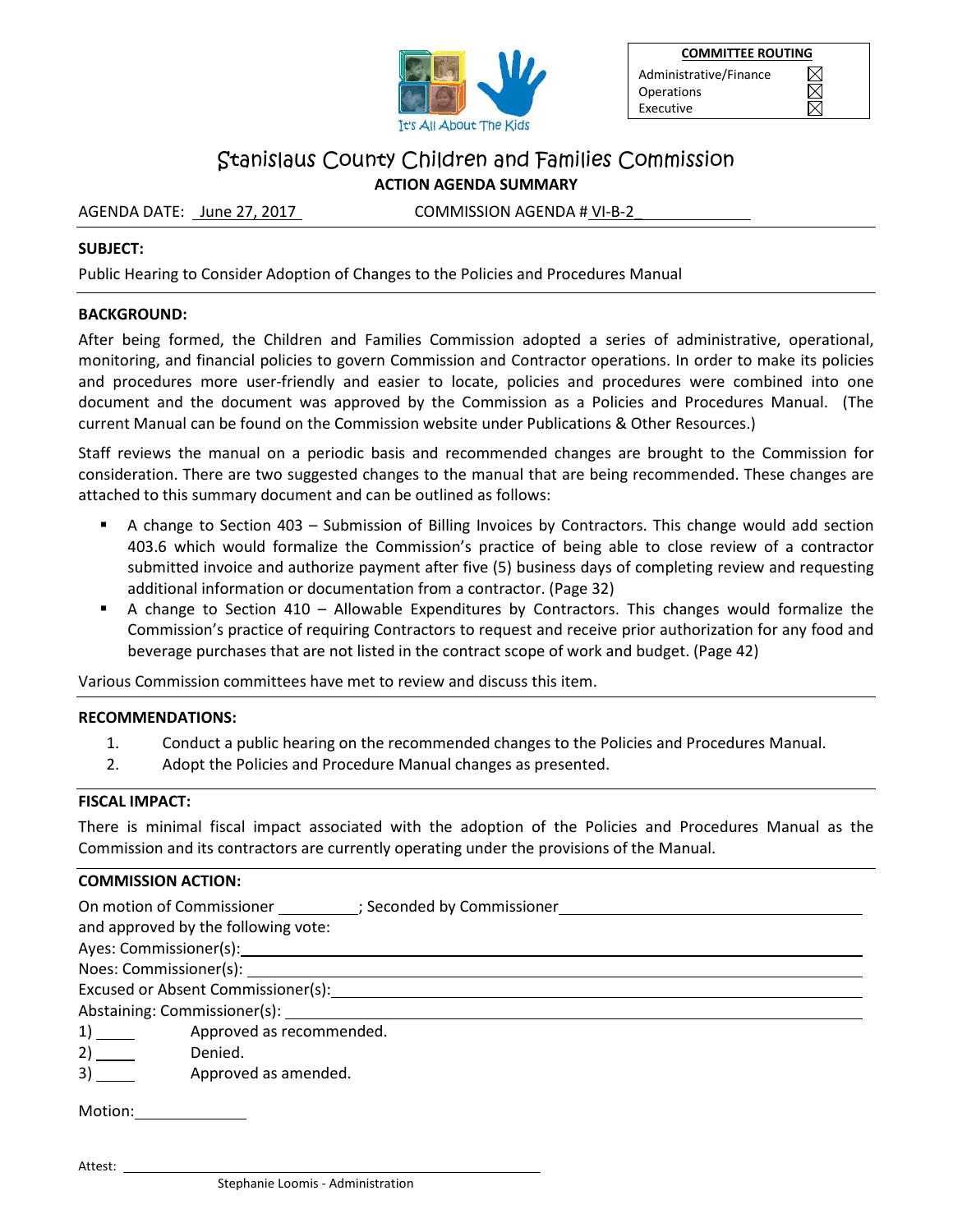#### **Section 403 – Submission of Billing Invoices by Contractors**

#### **Policy:**

Billing invoices must be submitted on a timely basis throughout the year and prior to September 30<sup>th</sup> of each year.

#### **Procedure:**

- **403.1** Contractors scheduled to submit billing invoices to the Commission on a monthly basis shall submit the invoices within 30 days of the end of the month being billed.
- **403.2** Contractors scheduled to submit billing invoices to the Commission on a quarterly basis shall submit the invoices within 30 days of the end of the quarter being billed.
- **403.3** Contractors shall submit all year-end invoices for any costs incurred during the period July 1st through June 30th as soon as possible following the end of the fiscal year. In the event the Contractor is unable to submit an actual invoice prior to July 15th, Contractor shall submit an accurate estimate of year-end expenses the Commission can expect to be invoiced.
- **403.4** All year-end invoices must be received no later than September 30th. Invoices for the prior fiscal year that are received after September 30th will be rejected and will not be paid. Commission approval is needed to pay year-end invoices received after September 30th.
- **403.5** Once Commission staff has accepted an invoice and a determination has been made the invoice is complete, payment to Contractor shall be made within thirty (30) days.

**403.6** In the event a submitted Contractor invoice is not complete and the Commission has requested additional information or documentation, including clarifying information or the provision of missing or additional documentation from the Contractor, the Commission may, upon its discretion, close a Contractor invoice and authorize payment five (5) business days after requesting such clarification or documentation from the Contractor. If additional information is provided after the five (5) day time period, the Commission will evaluate. If it is determined payment adjustment is needed, it will occur with the next available monthly invoice. **403.5**

**Formatted:** Indent: Left: 0.5", No bullets or numbering **Formatted:** Not Highlight

**Formatted:** Not Highlight

**Formatted:** Indent: Left: 0.5", No bullets or numbering